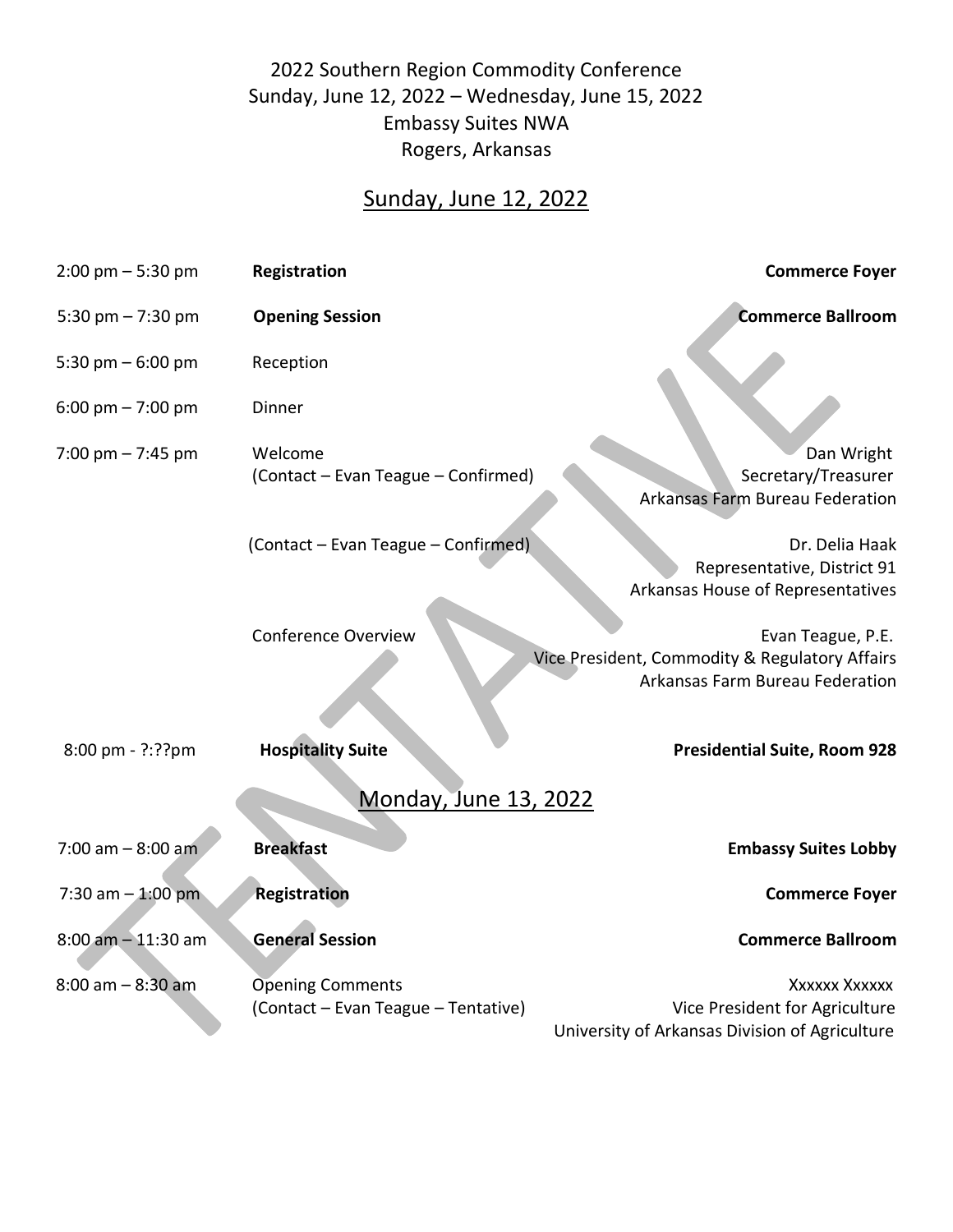| $8:30$ am $-9:00$ am   | Resiliency and Risk in Global Supply Chains<br>(Contact - Evan Teague - Confirmed)                                           | <b>Marty Matlock</b><br>Senior Advisor to Secretary Vilsack<br>USDA - Food Systems Resiliency                    |          |
|------------------------|------------------------------------------------------------------------------------------------------------------------------|------------------------------------------------------------------------------------------------------------------|----------|
| $9:00$ am $-9:30$ am   | <b>Sustainability &amp; Poultry Production</b><br>(Contact – Evan Teague – Confirmed)                                        | Jamie Burr<br>Director, Environmental Technical Services<br><b>Tyson Foods</b>                                   |          |
| $9:30$ pm $-10:15$ pm  | Arkansas Discovery Farms Program<br>(Contact - Evan Teague - Confirmed                                                       | Dr. Mike Daniels<br>Arkansas Discovery Farms Program                                                             | Director |
| 10:15 am - 10:30 am    | <b>Break</b>                                                                                                                 | <b>Commerce Foyer</b>                                                                                            |          |
| 10:30 am $-$ 11:30 am  | State Reports: Alabama, Florida, Georgia, & Kentucky<br>(Note: 15 minutes per state.)                                        |                                                                                                                  |          |
| 11:30 a.m.             | <b>Load Buses for Tours</b>                                                                                                  |                                                                                                                  |          |
| 11:45 am $-$ 1:00 pm   | Lunch @ the IRWP Pavilion: Ag in an Urbanizing Watershed<br>(Contact - John Bailey - Confirmed)                              | Leif Kindberg<br><b>Executive Director</b><br>Illinois River Watershed Partnership                               |          |
| 1:30 p.m. $-3:00$ p.m. | Briefings/Tour at Tyson Foods World Headquarters<br>(Contact - Mark Lambert - Tentative)                                     |                                                                                                                  |          |
|                        | Product R&D: Tyson Foods Discovery Center<br><b>Allison Reed</b><br><b>Customer Experience Manager</b><br><b>Tyson Foods</b> | <b>Commodity Purchasing Program</b><br>Maggie Jo Hansen<br><b>Associate Director</b><br><b>Tyson Foods</b>       |          |
| 3:30 pm $-$ 4:30 pm    | <b>UofA Rice Processing Program</b><br>(Contact - Brandy Carroll - Confirmed)                                                | Dr. Nathan Slaton<br>Assistant Dir., Arkansas Ag. Exp. Station<br>University of Arkansas Division of Agriculture |          |
| 4:45 pm $-5:30$ pm     | UofA Adohi Residence Hall: Cross-Laminated Timber<br>(Contact – Evan Teague – Confirmed)                                     | Dr. Peter MacKeith<br>Fay Jones School of Architecture                                                           | Dean     |
| 5:45 pm $-8:00$ pm     | Reception & Dinner: Don W. Reynolds Razorback Stadium<br>(Contact - Evan Teague - Confirmed)                                 |                                                                                                                  |          |

\_\_\_\_\_\_\_\_\_\_\_\_\_\_\_\_\_\_\_\_\_\_\_\_\_\_\_\_\_\_\_\_\_\_\_\_\_\_\_\_\_\_\_\_\_\_\_\_\_\_\_\_\_\_\_\_\_\_\_\_\_\_\_\_\_\_\_\_\_\_\_\_\_\_\_\_\_\_\_\_\_\_\_\_\_\_\_\_\_\_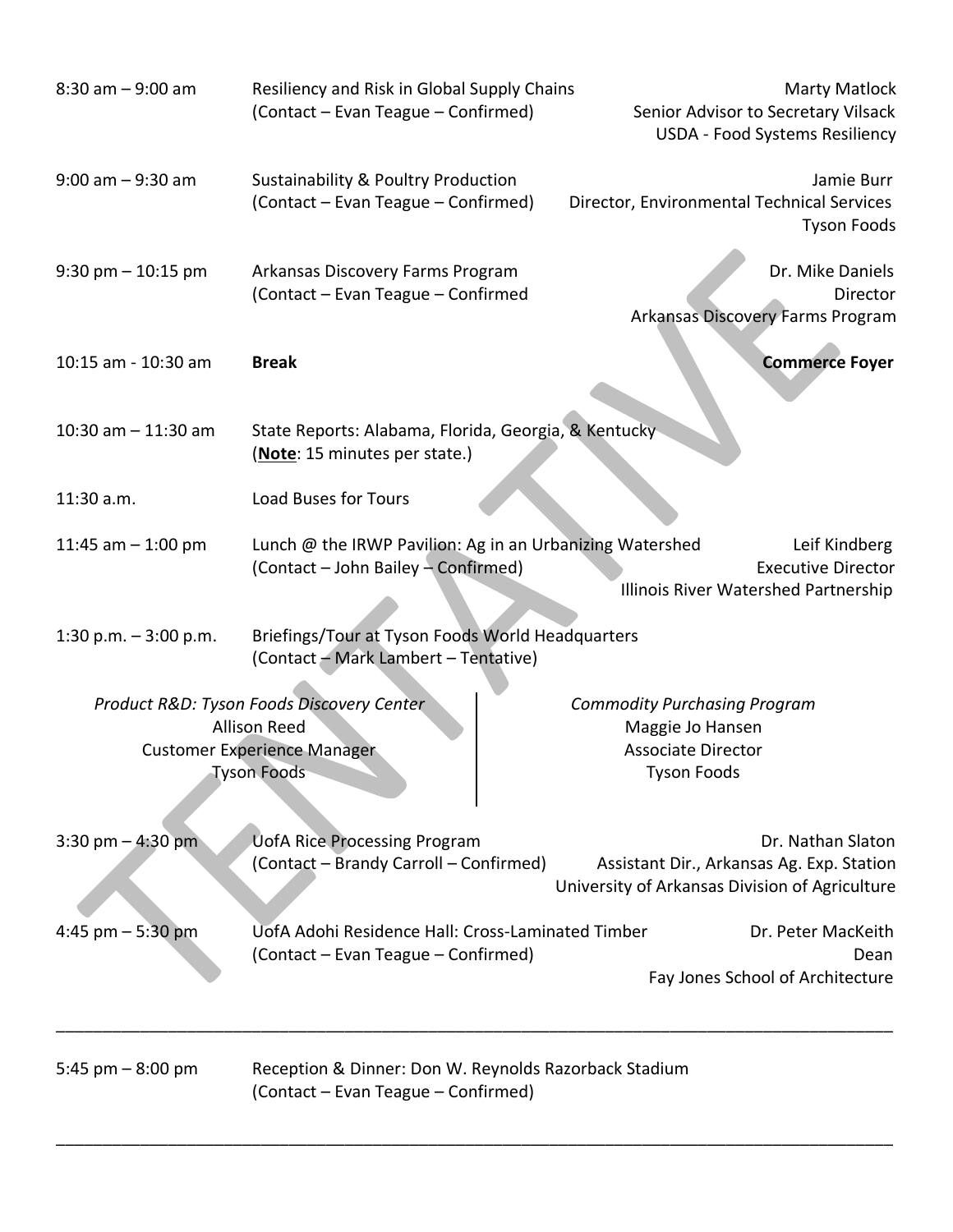## 8:00 pm - 8:30 pm Return to Hotel

8:30 pm - ?:?? pm **Hospitality Suite Presidential Suite, Room 928**

(479) 631-9988

## Tuesday, June 14, 2022

| $7:00$ am $-8:00$ am                                                    | <b>Breakfast</b>                                                                                   |  | <b>Embassy Suites Lobby</b>                                                                                                |
|-------------------------------------------------------------------------|----------------------------------------------------------------------------------------------------|--|----------------------------------------------------------------------------------------------------------------------------|
| $8:00$ am $-11:30$ am                                                   | <b>General Session</b>                                                                             |  | <b>Commerce Ballroom</b>                                                                                                   |
| $8:00$ am $-8:30$ am                                                    | June is Blackberry Month in Arkansas!<br>(Contact - John McMinn - Confirmed)                       |  | Dr. John Clark<br>Distinguished Professor of Horticulture<br>University of Arkansas Bumpers College                        |
| x:xx am $-$ x:xx am                                                     | Act 521 of 2021: Arkansas Milk Stabilization Board<br>(Contact - Evan Teague - Status?)            |  | Xxxxxx Xxxxxx<br><b>TBD</b><br><b>TBD</b>                                                                                  |
| $x:xx$ am $-x:xx$ am                                                    | To Be Determined<br>(Contact - Mark Lambert - Tentative)                                           |  | <b>Eugene Young</b><br>Director, Delta Regional Office<br><b>USDA-NASS</b>                                                 |
| $9:30$ am $-10:00$ am                                                   | The Legal Landscape of Agriculture<br>(Contact - Evan Teague - Confirmed)                          |  | Harrison Pittman<br><b>Center Director</b><br>National Agricultural Law Center                                             |
| 10:00 am - 10:15 am                                                     | <b>Break</b>                                                                                       |  | <b>Commerce Foyer</b>                                                                                                      |
| $10:15$ am $-11:15$ am                                                  | State Reports: Louisiana, Mississippi, Missouri, & North Carolina<br>(Note: 15 minutes per state.) |  |                                                                                                                            |
| 11:30 pm                                                                | Depart Hotel for Afternoon Activities                                                              |  |                                                                                                                            |
| Noon - 5:00 pm                                                          | <b>Afternoon Activities</b>                                                                        |  |                                                                                                                            |
|                                                                         | Golf                                                                                               |  | <b>Afternoon Free</b>                                                                                                      |
| Lost Springs Golf & Athletic Club<br>3024 N 22nd St<br>Rogers, AR 72756 |                                                                                                    |  | Crystal Bridges Museum & Scott Family Amazeum<br>Walton's 5-10: The Walmart Museum<br>Northwest Arkansas Bike Trail System |

\_\_\_\_\_\_\_\_\_\_\_\_\_\_\_\_\_\_\_\_\_\_\_\_\_\_\_\_\_\_\_\_\_\_\_\_\_\_\_\_\_\_\_\_\_\_\_\_\_\_\_\_\_\_\_\_\_\_\_\_\_\_\_\_\_\_\_\_\_\_\_\_\_\_\_\_\_\_\_\_\_\_\_\_\_\_\_\_\_\_\_\_\_\_\_\_\_\_\_\_\_\_\_\_\_\_\_\_

Illinois River Kayak Park Climb Bentonville TopGolf Distilleries: Core Brewing, Fox Trail, & Ozark Beer Hobbs State Park & War Eagle Mill Pea Ridge State Park (Civil War Site)